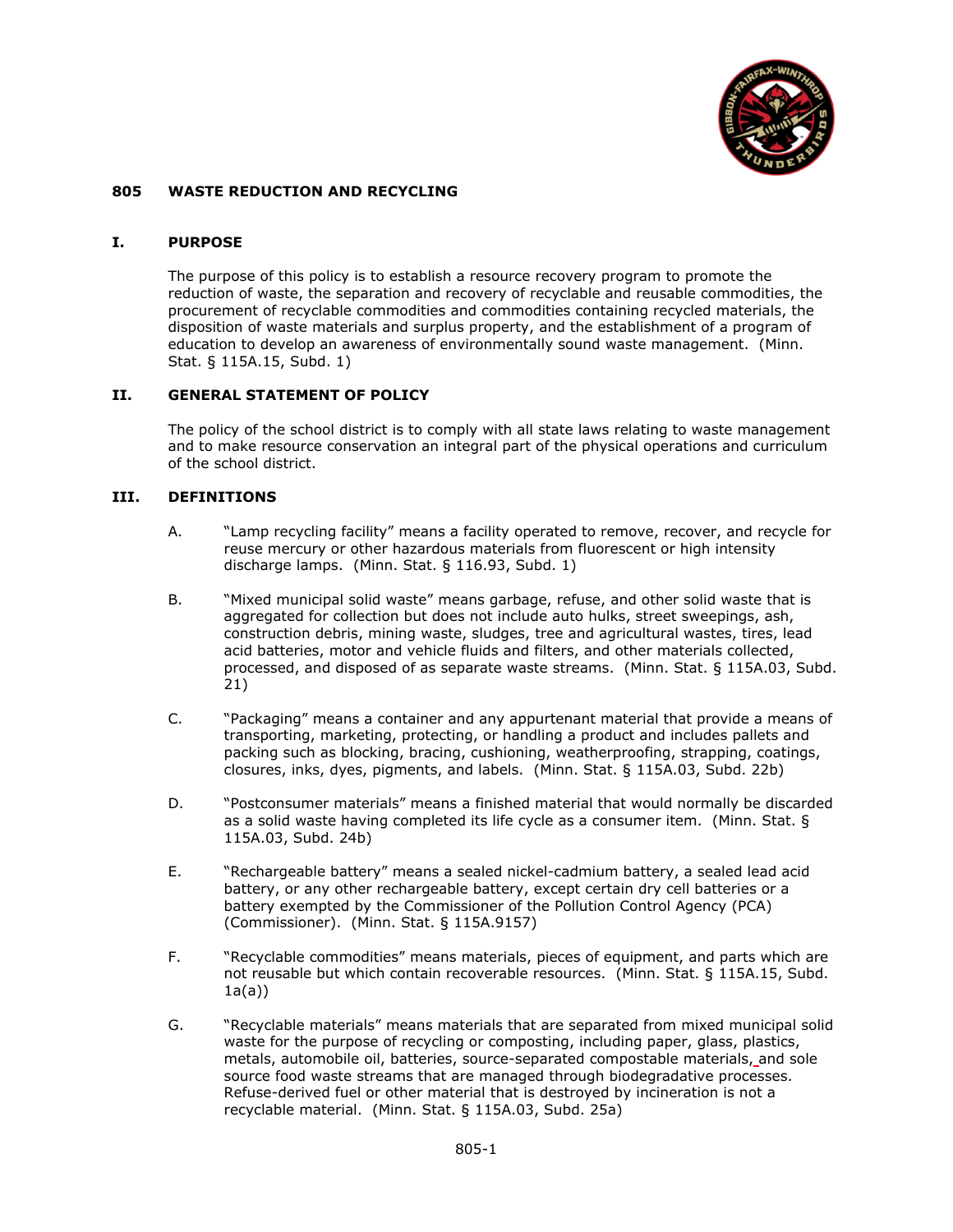

- H. "Recycling" means the process of collecting and preparing recyclable materials and reusing the materials in their original form that do not cause the destruction of recyclable materials in a manner that precludes further use. (Minn. Stat. § 115A.03, Subd. 25b)
- I. "Resource conservation" means the reduction in the use of water, energy, and raw materials. (Minn. Stat. § 115A.03, Subd. 26a)
- J. "Reusable commodities" means materials, pieces of equipment, parts, and used supplies which can be reused for their original purpose in their existing condition. (Minn. Stat. § 115A.15, Subd. 1a(b))
- K. "Source-separated compostable materials" means materials that:
	- 1. are separated at the source by waste generators for the purpose of preparing them for use as compost;
	- 2. are collected separately from mixed municipal solid waste and are governed by state licensing provisions;
	- 3. are comprised of food wastes, fish and animal waste, plant materials, diapers, sanitary products, and paper that is not recyclable because the Commissioner has determined that no other person is willing to accept the paper for recycling;
	- 4. are delivered to a facility to undergo controlled microbial degradation to yield a humus-like product meeting the PCA's class I or class II, or equivalent, compost standards and where process rejects do not exceed 15 percent by weight of the total material delivered to the facility; and
	- 5. may be delivered to a transfer station, mixed municipal solid waste processing facility, or recycling facility only for the purposes of composting or transfer to a composting facility, unless the Commissioner determines that no other person is willing to accept the materials.

(Minn. Stat. § 115A.03, Subd. 32a)

- L. "Waste reduction" or "source reduction" means an activity that prevents generation of waste or the inclusion of toxic materials in waste, including:
	- 1. reusing the product in its original form;
	- 2. increasing the life span of a product;
	- 3. reducing material or the toxicity of material used in production or packaging; or
	- 4. changing procurement, consumption, or waste generation habits to result in smaller quantities or lower toxicity of waste generated.

(Minn. Stat. § 115A.03, Subd. 36b)

## **IV. WASTE DISPOSAL**

A. The school district will attempt to decrease the amount of waste consumable materials by: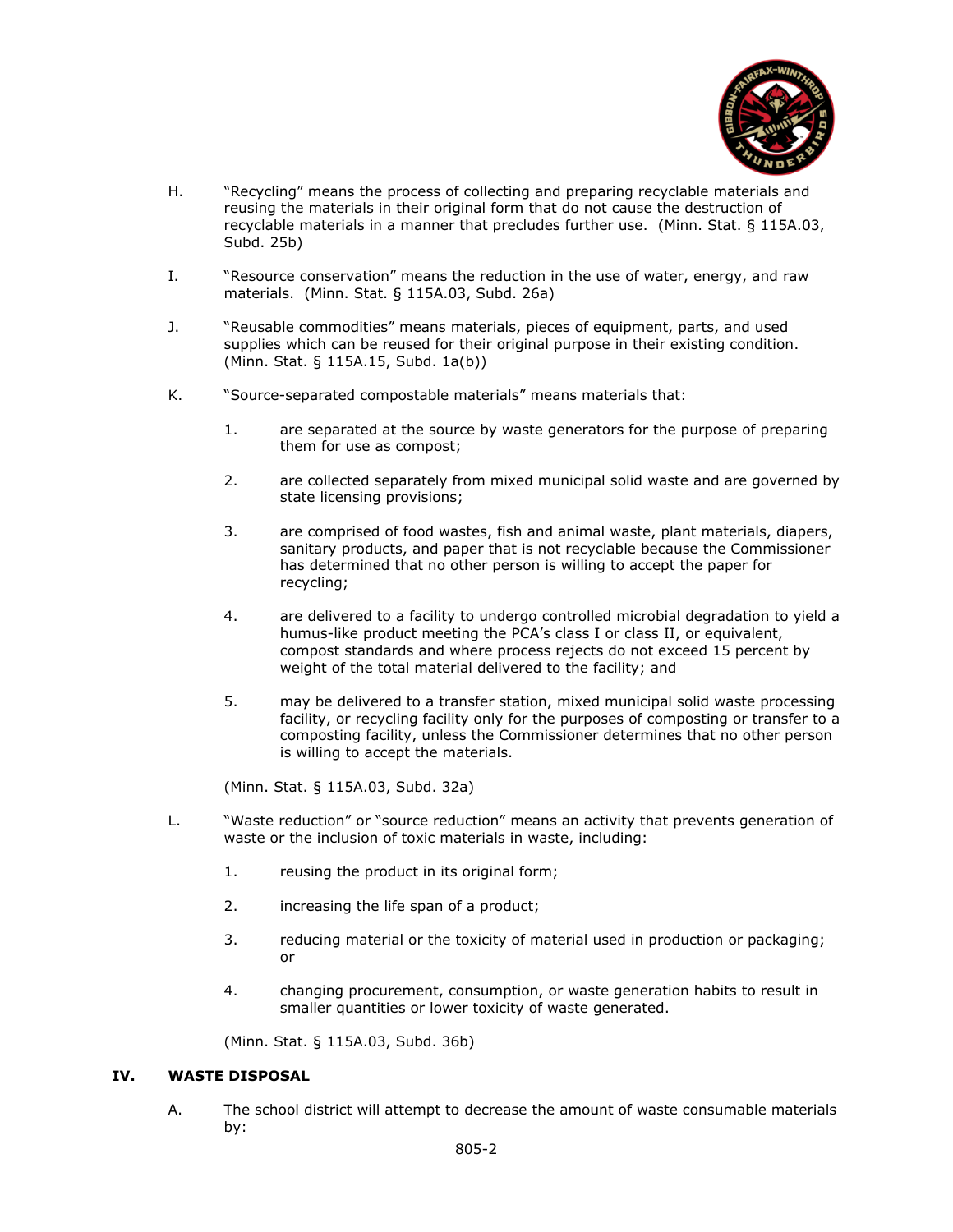

- 1. reduction of the consumption of consumable materials whenever practicable;
- 2. full utilization of materials prior to disposal;
- 3. minimization of the use of non-biodegradable products whenever practicable.
- B. Each school district facility shall also collect at least three recyclable materials, such as, but not limited to, the following: paper, glass, plastic, and metal. (Minn. Stat. § 115A.151)
- C. The school district will transfer all recyclable materials collected to a recycler and, to the extent practicable, cooperate with, and participate in, recycling efforts being made by the city and/or county where the school district is located. (Minn. Stat. § 115A.151)
- D. Prior to entering into a contract for the management of mixed municipal solid waste, the school district will determine whether the disposal method provided for in the contract is equal to or better than the waste management practices currently employed in the county or district plan in the county where the school district is located and whether the contract is consistent with the solid waste plan. If the waste management method provided for in the contract is ranked lower than the waste management practices employed by the county or district, the school district will:
	- 1. determine the potential liability to the school district and its taxpayers for managing waste in this manner;
	- 2. develop and implement a plan for managing the potential liability; and
	- 3. submit the information in (1) and (2) above to the PCA.

If the contract is inconsistent with the county plan or if the school district's waste management activities are inconsistent with the county plan, the school district should obtain the consent of the county prior to entering into a binding contract or developing or implementing inconsistent solid waste management activities. (Minn. Stat. § 115A.46, Subd. 5; Minn. Stat. § 115A.471; Minn. Stat. § 458D.07, Subd. 4)

- E. The school district may not knowingly place motor oil, brake fluid, power steering fluid, transmission fluid, motor oil filters, or motor vehicle antifreeze (other than small amounts of antifreeze contained in water used to flush the cooling system of a vehicle after the antifreeze has been drained and does not include de-icer that has been used on the exterior of a vehicle) in or on:
	- 1. solid waste or solid waste management facilities other than a recycling facility or household hazardous waste collection facility;
	- 2. the land unless approved by the PCA; or
	- 3. the waters of the state, an individual sewage treatment system, or in a storm water or waste water collection or treatment system unless:
		- a. permitted to do so by the operator of the system and the PCA;
		- b. the school district generates an annual average of less than 50 gallons of waste motor vehicle antifreeze per month; and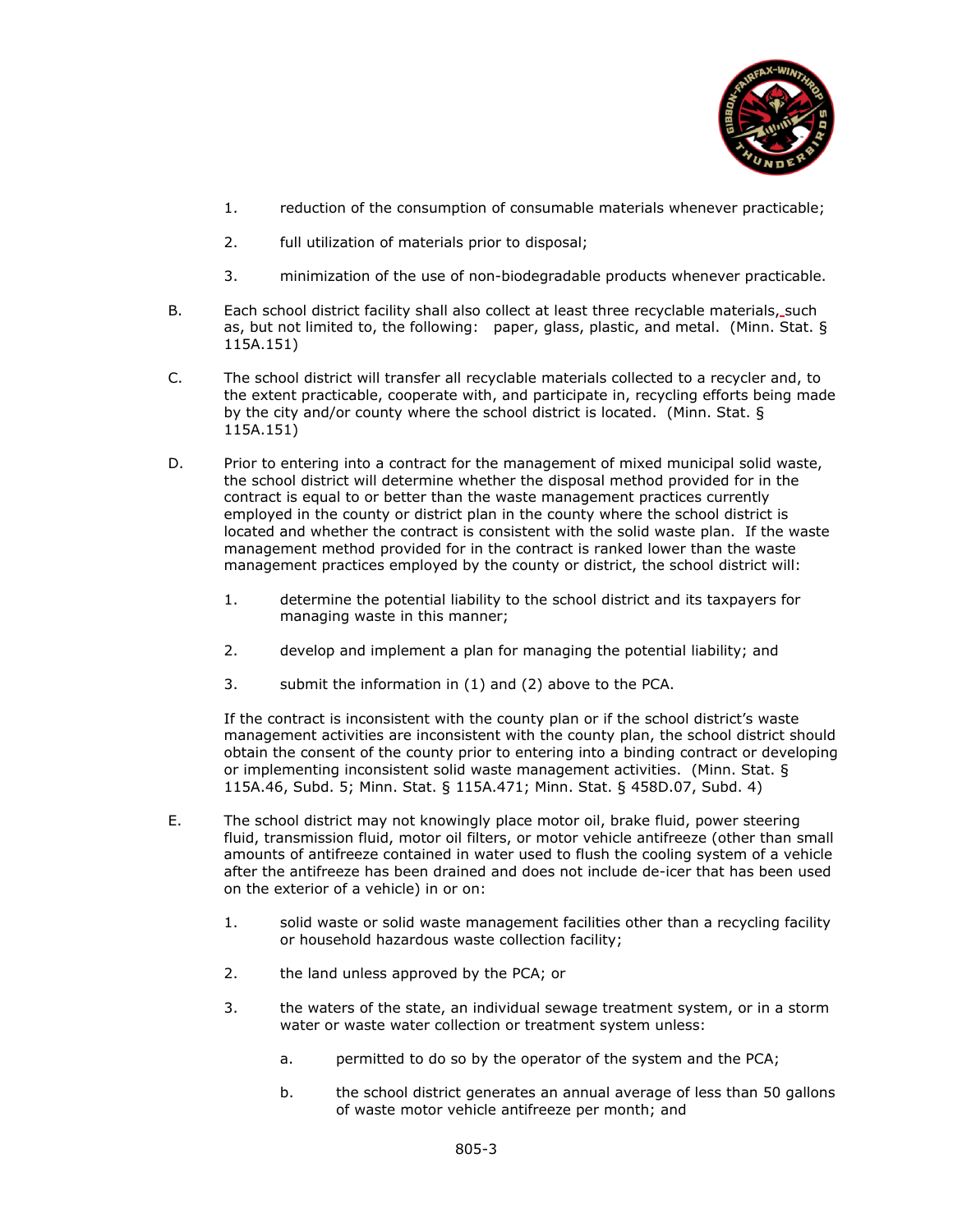

c. the school district keeps records of the amount of waste antifreeze generated, maintains these records on site and makes the records available for inspection for a minimum of three years following generation of the waste antifreeze.

(Minn. Stat. § 115A.916)

- F. The school district may not place mercury or a thermostat, thermometer, electric switch, appliance, gauge, medical or scientific instrument, fluorescent or high-intensity discharge lamp, electric relay, or other electrical device from which the mercury has not been removed for reuse or recycling:
	- 1. in solid waste; or
	- 2. in a wastewater disposal system.

(Minn. Stat. § 115A.932, Subd. 1(a))

- G. The school district may not knowingly place mercury or a thermostat, thermometer, electric switch, appliance, gauge, medical or scientific instrument, fluorescent or high-intensity discharge lamp, electric relay, or other electrical device from which the mercury has not been removed for reuse or recycling:
	- 1. in a solid waste processing facility; or
	- 2. in a solid waste disposal facility.

(Minn. Stat. § 115A.932, Subd. 1(b))

- H. The school district will recycle a fluorescent or high-intensity discharge lamp by delivery of the lamp to a lamp recycling facility or to a facility that collects and stores lamps for the purpose of delivering them to a lamp recycling facility, including, but not limited to, a household hazardous waste collection or recycling facility, retailer take-back and utility provider program sites, or other sites designated by an electric utility under Minn. Stat. § 216B.241, Subds. 2 and 4. (Minn. Stat. § 115A.932, Subd. 1(c))
- I. The school district may not place a lead acid battery in mixed municipal solid waste or dispose of a lead acid battery. The school district also may not place in mixed municipal solid waste a dry cell battery containing mercuric oxide electrode, silver oxide electrode, nickel-cadmium, or sealed lead-acid that was purchased for use or used by the school district. The school district also may not place in mixed municipal solid waste a rechargeable battery, a rechargeable battery pack, a product with a nonremovable rechargeable battery, or a product powered by rechargeable batteries or rechargeable battery pack, from which all batteries or battery packs have not been removed. (Minn. Stat. § 115A.915; Minn. Stat. § 115A.9155, Subd. 1; Minn. Stat. § 115A.9157, Subd. 2)
- J. The school district may not place yard waste:
	- 1. in mixed municipal solid waste;
	- 2. in a disposal facility;
	- 3. in a resource recovery facility, except for the purposes of reuse, composting, or cocomposting; or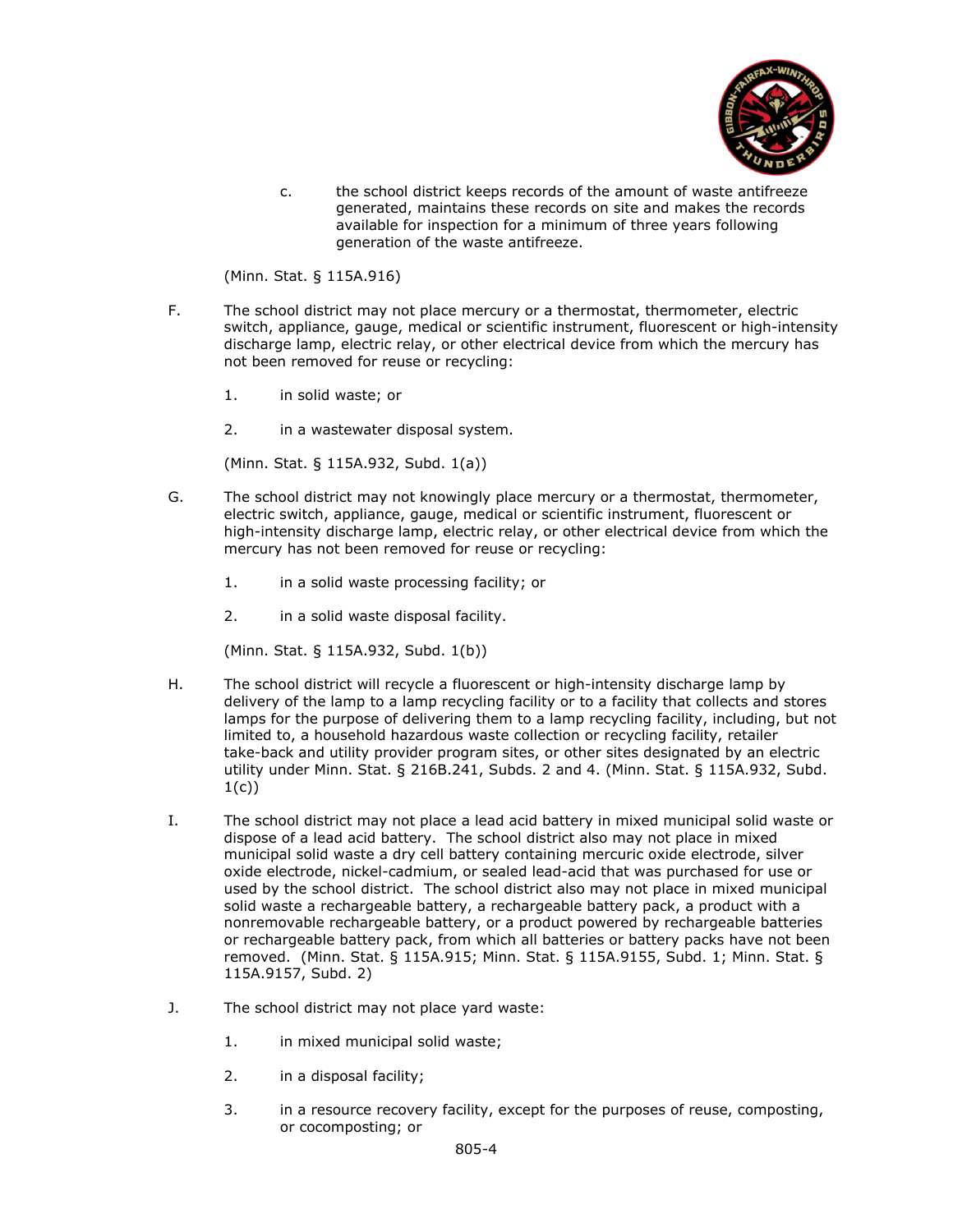

4. in a plastic bag unless exempt as specified in Minn. Stat. § 115A.931(c), (d), or (e).

(Minn. Stat. § 115A.931)

- K. The school district may not place a telephone directory:
	- 1. in solid waste;
	- 2. in a disposal facility; or
	- 3. in a resource recovery facility, except a recycling facility.

(Minn. Stat. § 115A.951, Subd. 2)

- L. The school district may not:
	- 1. place major appliances in mixed municipal solid waste; or
	- 2. dispose of major appliances in or on the land or in a solid waste processing or disposal facility.

(Minn. Stat. § 115A.9561)

- M. The school district may not place in mixed municipal solid waste an electronic product containing a cathode-ray tube. (Minn. Stat. § 115A.9565)
- N. The school district, on its own or in cooperation with others, may implement a program to collect, process, or dispose of household batteries. The school district may provide financial incentives to any person, including public or private civic groups, to collect the batteries. (Minn. Stat. § 115A.961, Subd. 3)

# **V. PROCUREMENT OF RECYCLED COMMODITIES AND MATERIALS**

- A. When practicable and when the price of recycled materials does not exceed the price of nonrecycled materials by more than 10 percent, the school district may purchase recycled materials. In order to maximize the quantity and quality of recycled materials purchased, the school district may also use other appropriate procedures to acquire recycled materials at the most economical cost to the school district. (Minn. Stat. § 16C.073, Subd.3(a))
- B. When purchasing commodities and services, the school district will apply and promote waste management practices with special emphasis on the reduction of the quantity and toxicity of materials in waste. (Minn. Stat. § 16C.073, Subd. 3(b))
- C. Whenever practicable, the school district will:
	- 1. purchase uncoated copy paper, office paper, and printing paper unless the coated paper is made with at least 50 percent postconsumer material;
	- 2. purchase recycled content copy paper with at least 30 percent postconsumer material by weight and purchase office and printing paper with at least 10 percent postconsumer material by weight;
	- 3. purchase paper which has not been dyed with colors, excluding pastel colors;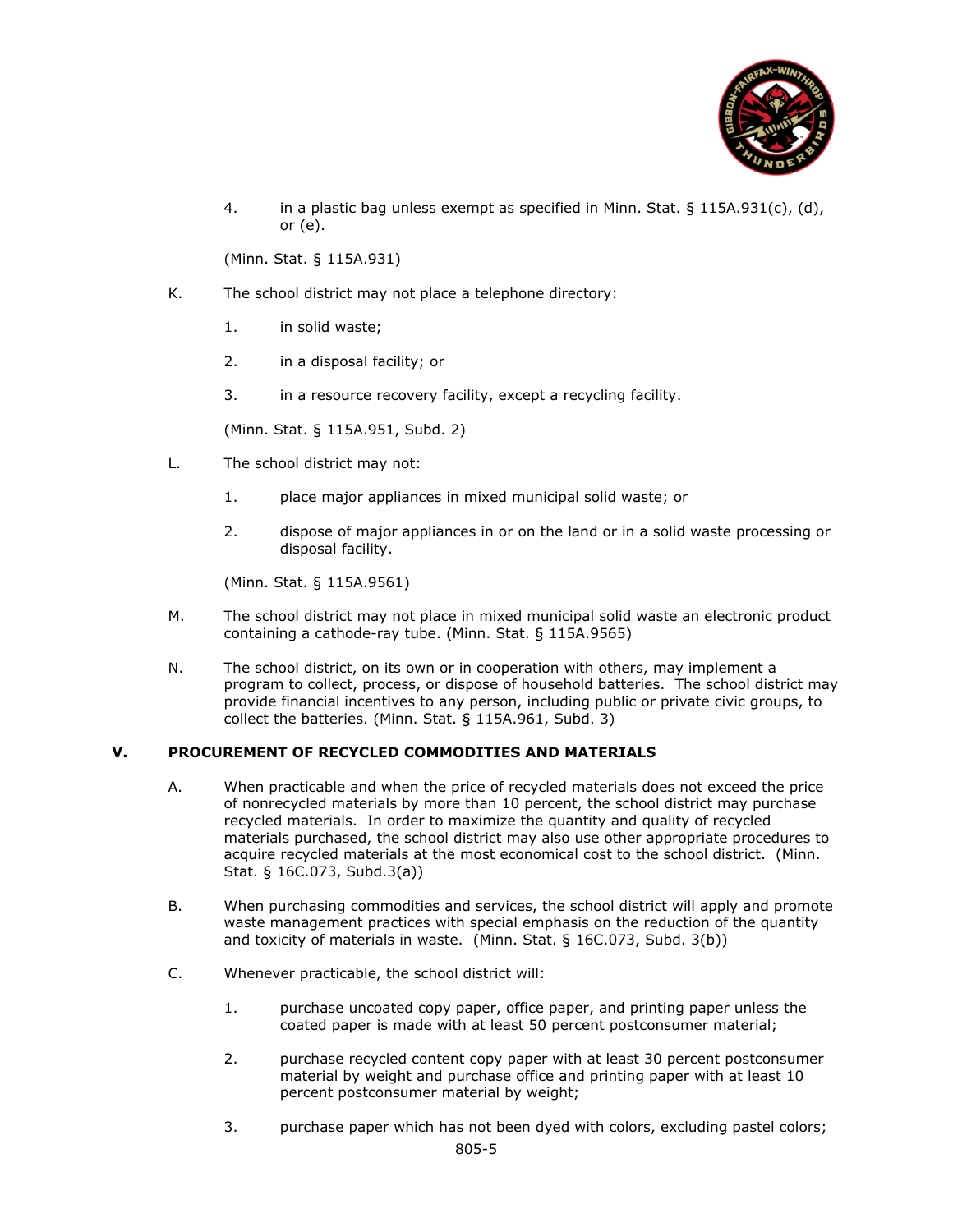

- 4. purchase recycled content copy, office, and printing paper that is manufactured using little or no chlorine bleach or chlorine derivatives;
- 5. use reusable binding materials or staples and bind documents by methods that do not use glue;
- 6. use soy-based inks;
- 7. purchase printer or duplication cartridges that:
	- a. have 10 percent post-consumer material; or
	- b. are purchased as remanufactured; or
	- c. are backed by a vendor-offered program that will take back the printer cartridges after their useful life, ensure that the cartridges are recycled, and comply with the definition of recycling in Minn. Stat. § 115A.03, Subd. 25b;
- 8. produce reports, publications, and periodicals that are readily recyclable;
- 9. purchase paper which has been made on a paper machine located in Minnesota; and
- 10. print documents on both sides of the paper where commonly accepted publishing practices allow.

(Minn. Stat. § 16C.073, Subd. 2)

- D. The school district may not use a specified product included on the prohibited products list published in the State Register. (Minn. Stat. § 115A.9651)
- E. In developing bid specifications, the school district will consider the extent to which a commodity or product is durable, reusable or recyclable, and marketable through applicable local or regional recycling programs and the extent to which the commodity or product contains postconsumer material. (Minn. Stat. § 16C.073, Subd. 3(b))
- F. When a project involves the replacement of carpeting, the school district may require all persons who wish to bid on the project to designate a carpet recycling company in their bids. (Minn. Stat. § 16C.073, Subd. 3(b))

## **VI. OTHER**

The policy of the school district is to actively advocate, where appropriate, for resource conservation practices to be adopted at the local, regional, and state levels.

| <b>Legal References:</b> | Minn. Stat. § 16C.073 (Purchase and Use of Paper Stock; Printing)<br>Minn. Stat. § 115A.03 (Definitions) |
|--------------------------|----------------------------------------------------------------------------------------------------------|
|                          | Minn. Stat. § 115A.15 (State Government Resource Recovery)                                               |
|                          | Minn. Stat. § 115A.151 (State and Local Facilities)                                                      |
|                          | Minn. Stat. § 115A.46 (Requirements)                                                                     |
|                          | Minn. Stat. § 115A.471 (Public Entities; Management of Solid Waste)                                      |
|                          | Minn. Stat. § 115A.915 (Lead Acid Batteries; Land Disposal Prohibited)                                   |
|                          | Minn. Stat. § 115A.9155 (Disposal of Certain Dry Cell Batteries)                                         |